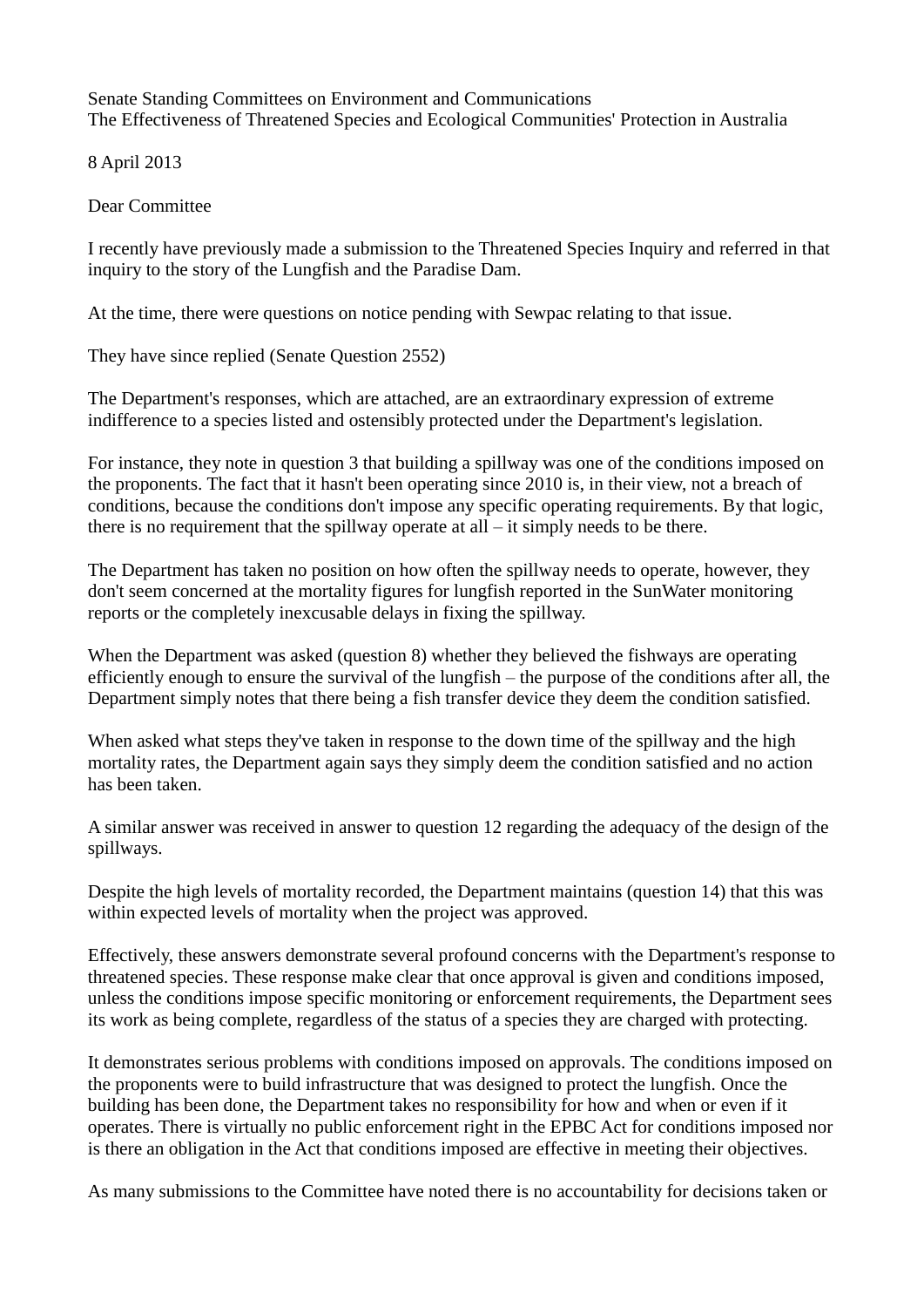not taken in response to threatened species. In the absence of accountability we are seeing extreme indifference from a Department charged with protecting our country's threatened species.

## **Recommendations**

• Amend the EPBC Act so that conditions imposed on approvals clearly state the purpose and objectives of the conditions;

• Amend the EPBC Act so that those underlying purposes and objectives are enforceable by third parties;

• Amend the EPBC Act so that evidence of failures of conditions to achieve their purposes or objectives must be considered by the Department and reasons give if no action is taken

I would also urge the Committee to recall the Department to provide more detailed responses to the questions that were submitted and any other questions relevant to the Inquiry.

Sincerely

Jeremy Tager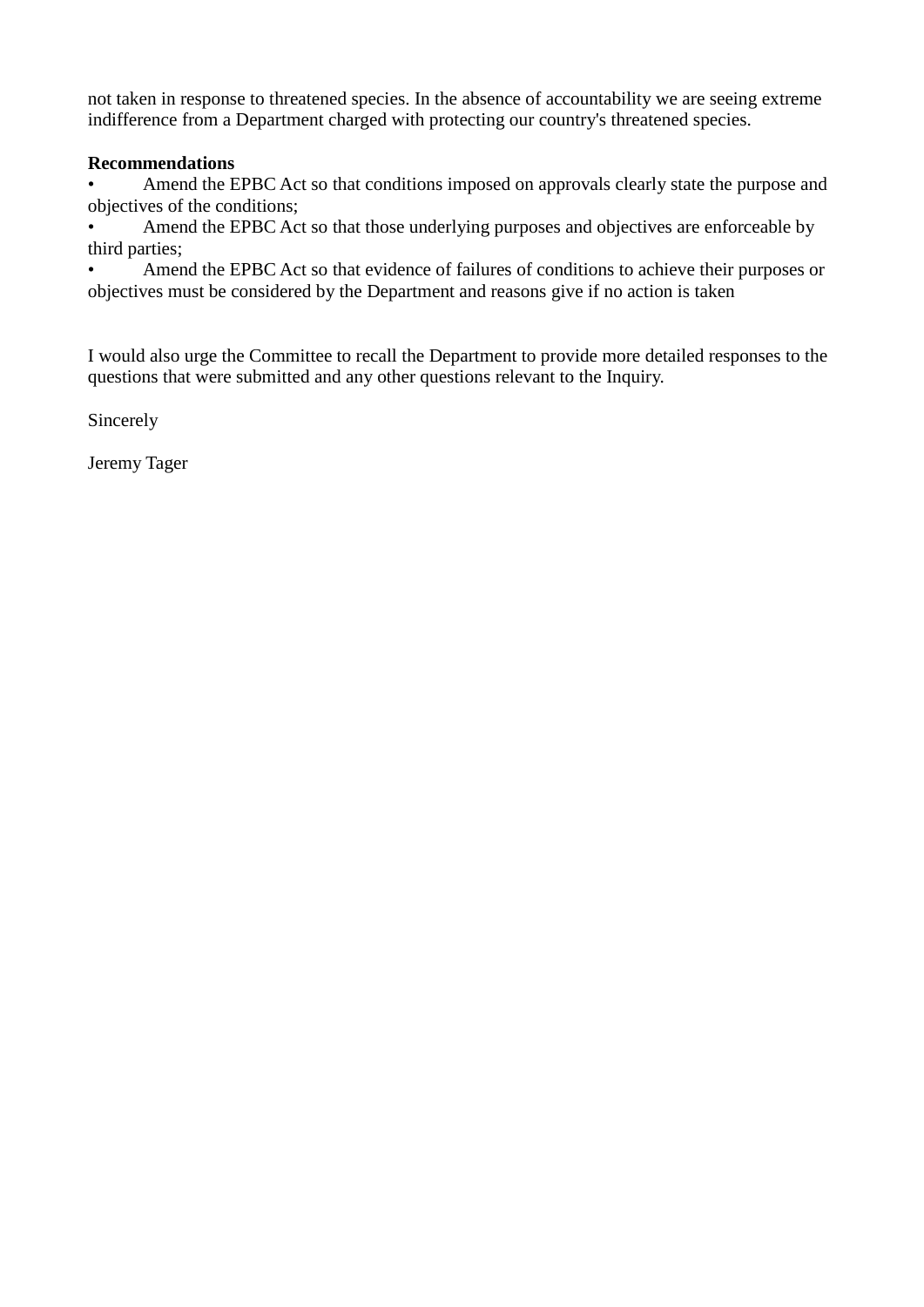## **MINISTER FOR SUSTAINABILITY, ENVIRONMENT, WATER, POPULATION AND COMMUNITIES**

## **Senate Question No. 2552**

**Senator Waters** asked the Minister representing the Minister for Sustainability, Environment, Water, Population and Communities, in writing, on 16 November 2012:

With reference to the conditions of approval No. 2001/422, granted under *the Environment Protection and Biodiversity Conservation Act 1999* (EPBC Act) for the Paradise Dam on the Burnett River in Queensland, which requires the dam operator to install a fish transfer device that is suitable for the Australian Lungfish, listed as vulnerable to extinction under the EPBC Act: No. 122—20 November 2012 85

- 1. Is the department aware of the Paradise Dam Upstream Fishway Monitoring Final Report June 2011 and the Paradise Dam Downstream Fishway Monitoring Program Final v.1.1 Report February 2012, written by Fisheries Queensland for Burnett Water Pty Ltd and recently published by SunWater Ltd, which show that: (a) no lungfish, or negligible numbers of lungfish, are using the downstream fishway installed on the dam to move downstream; (b) large numbers of lungfish are being killed or severely injured on the stepped spillway of the dam when attempting to move downstream during flood events; and (c) the cumulative effect of mortalities from passing over the stepped spillway is likely to have a major impact on fish populations in the Burnett River over the longer term, including the lungfish.
- 2. Does the department agree that the Burnett River lungfish population has low genetic diversity and, therefore, that maintaining connectivity within the breeding population is important for its conservation.
- 3. Given that Neranjala Fernando, a witness for SunWater Ltd, testified in court that pre-dam water flowed past the dam site 95 per cent of the time, what level of operation of the fishways does the department believe is necessary to ensure sufficient connectivity in the river and sufficient movement of lungfish.
- 4. Is the department aware that the Paradise Dam upstream fishway and downstream fishway have been operated by SunWater Ltd for less than 30 per cent of the time since the dam commenced operation in December 2005, including no operation from January to December 2011 through to October 2012.
- 5. Is it correct that both the upstream and downstream fishways are currently broken and will not be repaired until mid-2013.
- 6. Does the department agree that the condition imposed on the dam operator, to install a fish transfer device that is suitable for the lungfish, has not been satisfied.
- 7. During periods in which the upstream and downstream fishways have been operating, what percentage of lungfish is estimated to be using the fishways.
- 8. Does the department believe the fishways are operating efficiently enough to ensure the survival of the lungfish in the Burnett River.
- 9. What level of mortality is estimated to have occurred as a result of the non-operation of the fishways.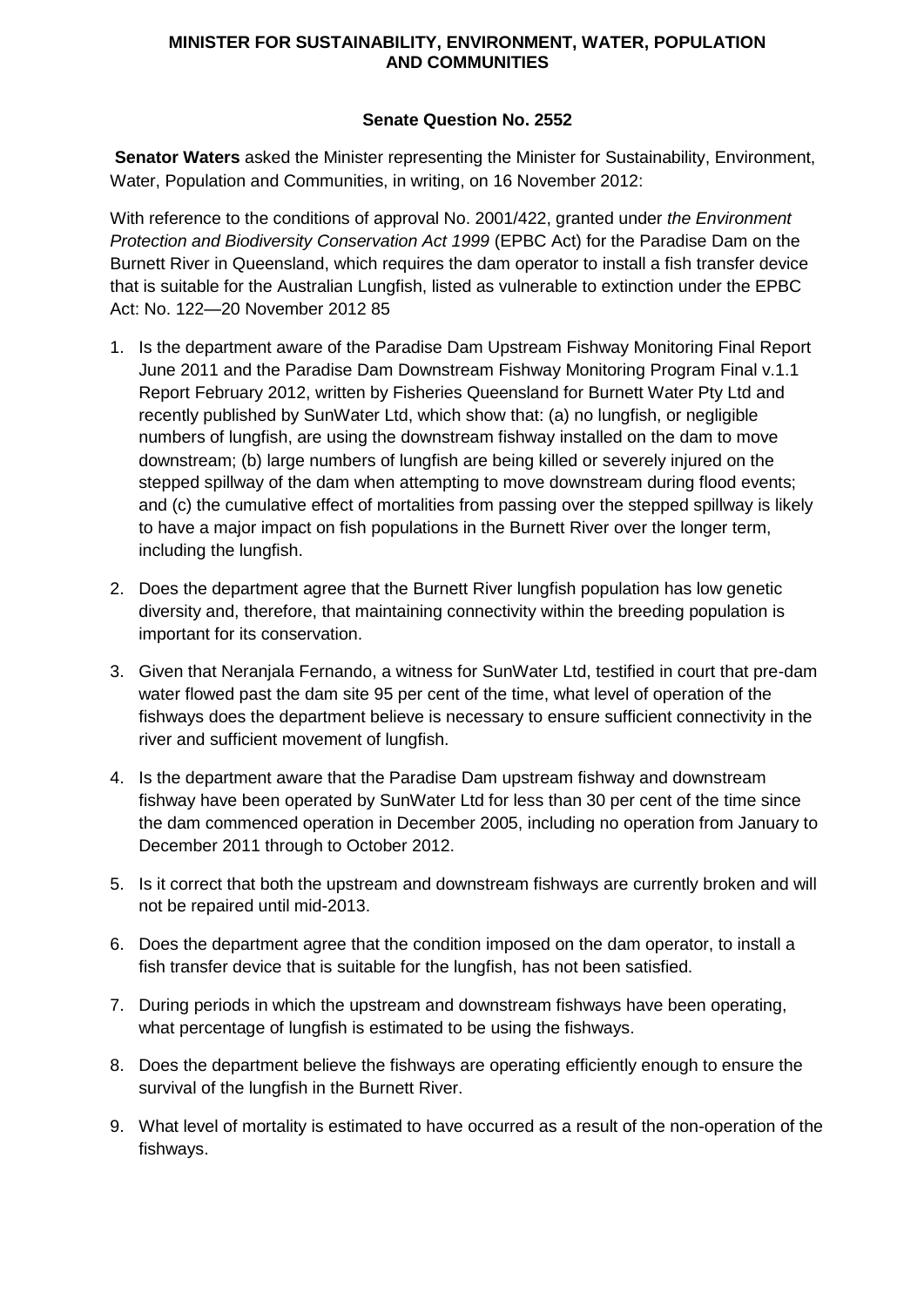- 10. Can a list be provided identifying all documents produced by the department in response to the Paradise Dam Upstream Fishway Monitoring Final Report June 2011 and the Paradise Dam Downstream Fishway Monitoring Program Final v.1.1 Report February 2012.
- 11. Can a list be provided identifying all steps taken by the department in response to the: (a) lack of operational time of the fishways; and (b) lack of effectiveness of the fishways.
- 12. Given that the above reports indicate that large numbers of adult lungfish are being killed on the stepped spillway of the dam, does the department agree that the current design of the spillway is responsible for high levels of mortality of lungfish; if so, what actions or recommendations have been made by the department to rectify the design flaws; if not, what actions or recommendations have been made by the department to reduce the levels of lungfish mortality resulting from the spillway.
- 13. Does the department agree that the levels of spillway mortality represent a significant threat to the continued health and viability of the species in the Burnett River.
- 14. Does the department agree that the findings of the reports satisfy the criteria of section 143(1)(bc) of the EPBC Act, in particular, that the impact of the Paradise Dam on lungfish is substantially greater than the impact that was identified in assessing the action.
- 15. Has the department considered or recommended that the Minister exercise his powers under section 143 of the EBPC Act to vary the conditions of the approval of the Paradise Dam, or to take any other action in relation to this matter; if so, can a description of the recommendations or considerations be provided; if not, why has the department not recommended: (a) the conversion of the stepped spillway into a smooth spillway and installation of a small weir downstream of the spillway to create a pool at the base; (b) that the downstream fishway be operational whenever water levels in the dam reservoir are above elevation (EL) 62m; (c) that the upstream fishway be operational for at least 95 per cent of each year; and (d) an ongoing monitoring program of the lungfish population in the Burnett River to assess any decline in the population during the remaining period of EPBC Act approval, to 1 January 2052.
- 16. Can a list be provided identifying any other measures recommended by the department in relation the SunWater Ltd reports.
- 17. Has the department considered the closure and dismantling of Paradise Dam in light of its impact on lungfish.

**Senator Conroy:** The Minister for Sustainability, Environment, Water, Population and Communities has provided the following answer to the honourable senator's question:

1. The Department of Sustainability, Environment, Water, Population and Communities (the department) is aware of these reports. They are a requirement of the corresponding state approval. The Queensland Department of Agriculture, Fisheries and Forestry (QLD DAFF) are responsible for monitoring the conditions of the state approval. The department understands that QLD DAFF is working with the proponent regarding the matters identified in the report.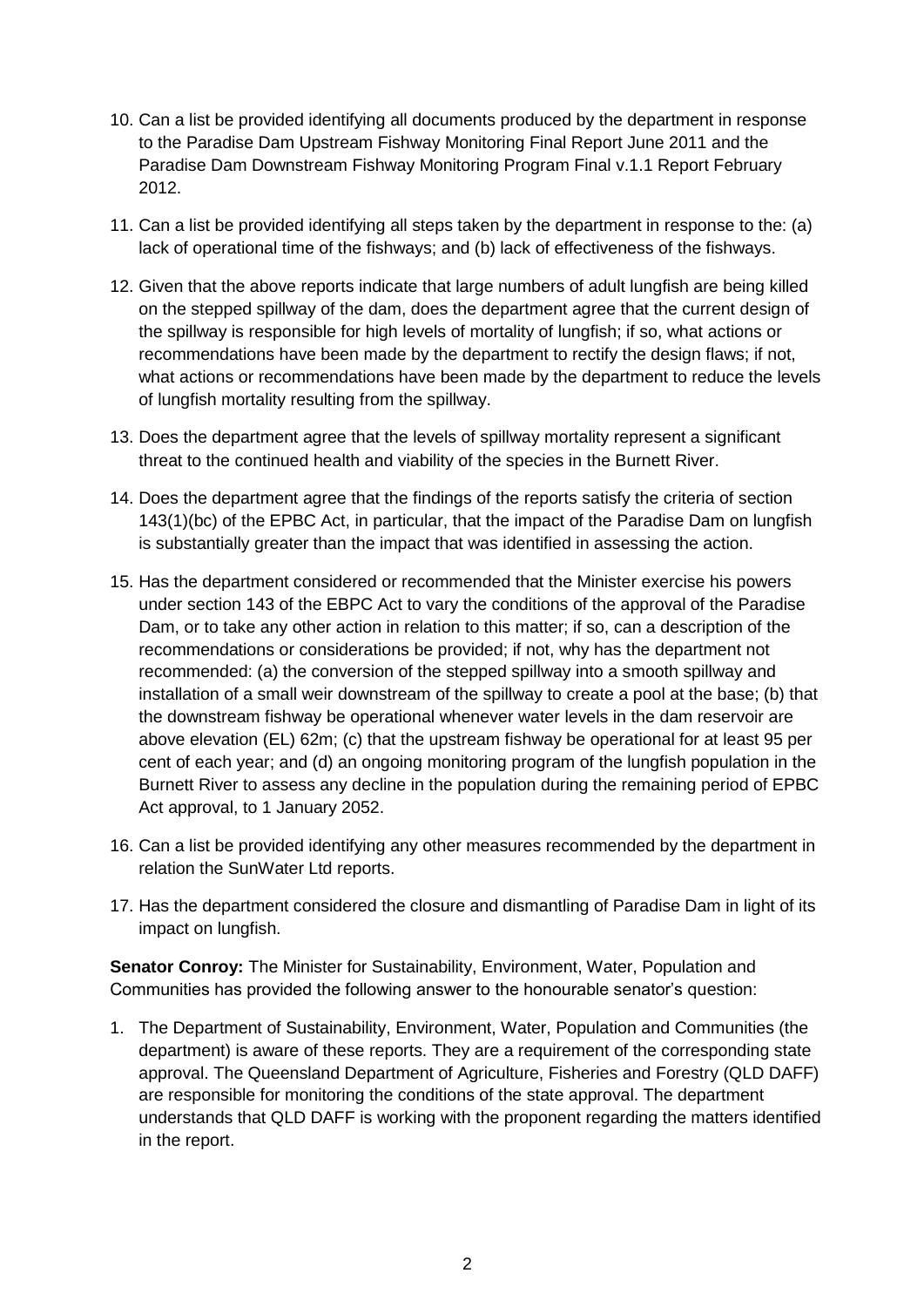- 2. The department understands that the Burnett River population of lungfish has been reported to have low genetic diversity and the importance of supporting gene flow between populations of low genetic diversity.
- 3. The conditions of approval under the *Environment Protection and Biodiversity Conservation Act 1999* (EPBC Act) require that the proponent install a fish transfer device on the Burnett River Dam suitable for lungfish*.* The department is of the view that the fishway does not need to be operable at all times to be suitable for lungfish.
- 4. The department is aware that the fishway has had periods during which it was not operable. The department is of the view that the fishway does not need to be operable at all times to be suitable for lungfish. This view is supported by the judgement in the Wide Bay Conservation Council Inc (applicant) v Burnett Water Pty Ltd (respondent) (No 8) case in the Federal Court of Australia. In presenting his reasons for judgement, the Hon. Justice John Alexander Logan RFD (Reserve Force Decoration) stated that *".....it is the considered opinion of each of Dr Kind and Dr Mallen-Cooper that the fishway is suitable for the lungfish. Their opinion is, and I find, that the fishway does not need to be operable at all times to be suitable for lungfish*."
- 5. The department is aware that the upstream and downstream fishways are currently not operational due to damage incurred during 2010 and 2012/2013 flood events. The department understands that the proponent has appointed a project manager to ensure that the flood damaged fishways, are operational as quickly as possible.
- 6. The department is of the view that EPBC approval condition 3 has been satisfied.
- 7. Please refer to the Paradise Dam Upstream Fishway Monitoring Final Report June 2011 and the Paradise Dam Downstream Fishway Monitoring Program Final v.1.1 Report February 2012.
- 8. The conditions of approval under the EPBC Act require that the proponent install a fish transfer device on the Burnett River Dam suitable for lungfish*.* The department considers that the condition has been satisfied.
- *9.* The department does not collect data relating to lungfish mortality levels in relation to the operation of the fishway.
- 10. The department did not provide a response to these documents. They are a requirement of the state approvals for this project.
- 11. The department is of the view that EPBC approval condition 3 has been satisfied. No further action has been taken.
- 12. The department considers that the proponent's actions to date have been compliant with the conditions of approval under th*e* EPBC Act*.* No further action has been taken.
- 13. Consistent with condition 7 of the approval SunWater Ltd, in consultation with the department, will review the health and viability of the species at the completion of the ten year monitoring program in 2016.

14. No.